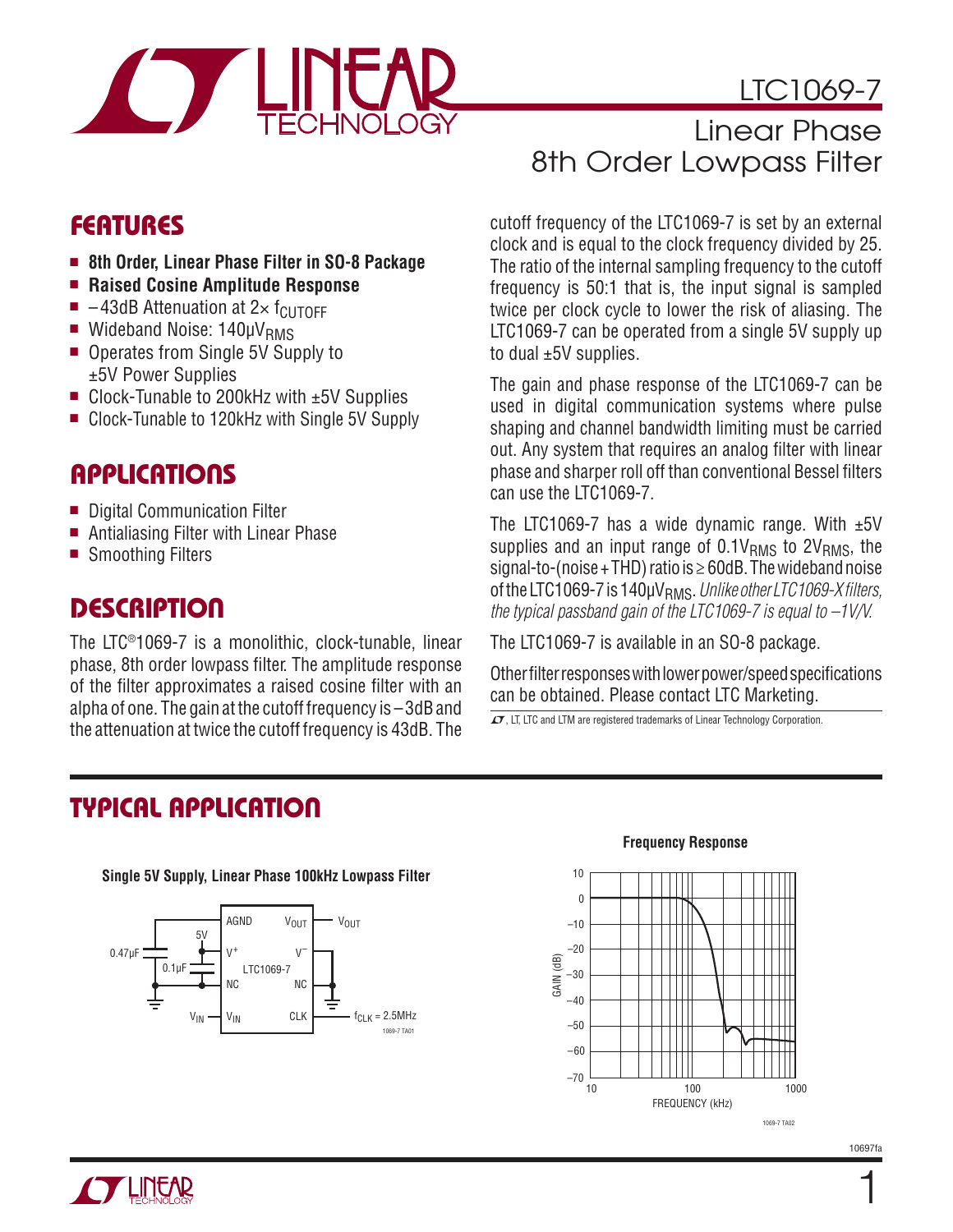# **ABSOLUTE MAXIMUM RATINGS PIN CONFIGURATION**

| <b>Operating Temperature Range</b>          |  |
|---------------------------------------------|--|
|                                             |  |
|                                             |  |
|                                             |  |
| Lead Temperature (Soldering, 10 sec)  300°C |  |
|                                             |  |



# **ORDER INFORMATION**

| <b>LEAD FREE FINISH</b> | <b>TAPE AND REEL</b> | <b>PART MARKING</b> | PACKAGE DESCRIPTION | TEMPERATURE RANGE                |
|-------------------------|----------------------|---------------------|---------------------|----------------------------------|
| LTC1069-7CS8#PBF        | LIC1069-7CS8#TRPBF   | 10697               | 8-Lead Plastic SO   | $0^{\circ}$ C to 70 $^{\circ}$ C |
| LTC1069-7IS8#PBF        | LTC1069-7IS8#TRPBF   | 106971              | 8-Lead Plastic SO   | $-40^{\circ}$ C to 85°C          |

Consult LTC Marketing for parts specified with wider operating temperature ranges. Consult LTC Marketing for information on non-standard lead based finish parts.

For more information on lead free part marking, go to: http://www.linear.com/leadfree/ For more information on tape and reel specifications, go to: http://www.linear.com/tapeandreel/

# **ELECTRICAL CHARACTERISTICS** The  $\bullet$  denotes specifications which apply over the full operating

temperature range. f<sub>CUTOFF</sub> is the filter's cutoff frequency and is equal to f<sub>CLK</sub>/25. The f<sub>CLK</sub> signal level is TTL or CMOS (max clock rise or fall time ≤1µs), R<sub>L</sub> = 10k, T<sub>A</sub> = 25°C, unless otherwise specified. All AC gains are measured relative to the passband gain.

| <b>SYMBOL</b>                                  | <b>CONDITIONS</b>                                                                        |           | <b>MIN</b> | <b>TYP</b> | <b>MAX</b>     | UNITS    |
|------------------------------------------------|------------------------------------------------------------------------------------------|-----------|------------|------------|----------------|----------|
| Passband Gain ( $f_{IN} \leq 0.2 f_{CUTOFF}$ ) | $V_S = \pm 5V$ , $f_{CLK} = 2.5MHz$<br>$f_{TEST}$ = 1kHz, $V_{IN}$ = 1 $V_{RMS}$         |           |            | $-0.10$    | ±0.75<br>±0.90 | dB<br>dB |
|                                                | $V_S = 4.75V$ , $f_{CLK} = 500kHz$<br>$f_{TEST}$ = 1kHz, $V_{IN}$ = 0.5 $V_{RMS}$        | $\bullet$ |            | $-0.10$    | ±0.75<br>±0.90 | dB<br>dB |
| Gain at 0.25f <sub>CUTOFF</sub>                | $V_S = \pm 5V$ , $f_{C1 K} = 2.5 MHz$<br>$f_{TEST}$ = 25kHz, $V_{IN}$ = 1 $V_{RMS}$      | $\bullet$ | $-0.55$    | $-0.30$    | $-0.1$         | dB<br>dB |
|                                                | $V_S = 4.75V$ , $f_{C1 K} = 500kHz$<br>$f_{TFST}$ = 5kHz, $V_{IN}$ = 0.5V <sub>RMS</sub> | ●         | $-0.30$    | $-0.05$    | 0.15           | dB<br>dB |
| Gain at 0.50f <sub>CUTOFF</sub>                | $V_S = \pm 5V$ . for $K = 2.5$ MHz<br>$f_{TEST}$ = 50kHz, $V_{IN}$ = 1 $V_{RMS}$         |           | $-1.40$    | $-1.0$     | $-0.35$        | dB<br>dB |
|                                                | $V_S = 4.75V$ , $f_{CIR} = 500kHz$<br>$f_{TEST}$ = 10kHz, $V_{IN}$ = 0.5 $V_{RMS}$       | ●         | $-0.60$    | $-0.30$    | $\mathbf{0}$   | dB<br>dB |
| Gain at 0.75f <sub>CUTOFF</sub>                | $V_S = \pm 5V$ , $f_{C1 K} = 2.5 MHz$<br>$f_{TFST}$ = 75kHz, $V_{IN}$ = 1 $V_{RMS}$      | ●         | $-2.1$     | $-1.65$    | $-0.80$        | dB<br>dB |
|                                                | $V_S = 4.75V$ , $f_{CJK} = 500kHz$<br>$f_{TEST}$ = 15kHz, $V_{IN}$ = 0.5 $V_{RMS}$       | $\bullet$ | $-1.15$    | $-0.75$    | $-0.25$        | dB<br>dB |
| Gain at f <sub>CUTOFF</sub>                    | $V_S = \pm 5V$ , $f_{CLK} = 2.5 MHz$<br>$f_{TEST}$ = 100kHz, $V_{IN}$ = 1 $V_{RMS}$      | $\bullet$ | $-4.0$     | $-3.5$     | $-2.7$         | dB<br>dB |
|                                                | $V_S = 4.75V$ , $f_{CLK} = 500kHz$<br>$f_{TFST}$ = 20kHz, $V_{IN}$ = 0.5 $V_{RMS}$       | o         | $-3.3$     | $-2.9$     | $-2.4$         | dB<br>dB |

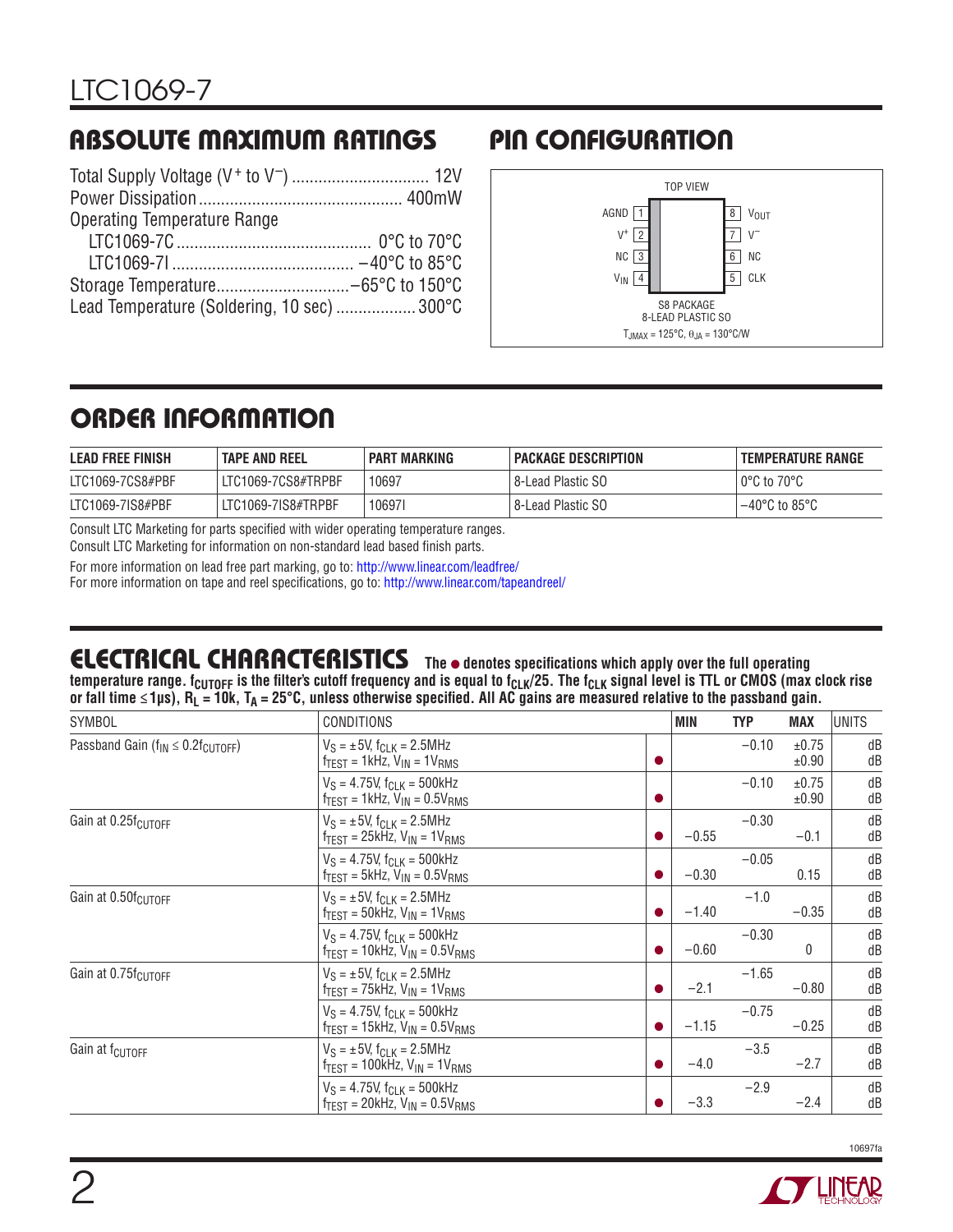### **ELECTRICAL CHARACTERISTICS** The  $\bullet$  denotes specifications which apply over the full operating

temperature range. f<sub>CUTOFF</sub> is the filter's cutoff frequency and is equal to f<sub>CLK</sub>/25. The f<sub>CLK</sub> signal level is TTL or CMOS (max clock rise or fall time ≤1µs), R<sub>L</sub> = 10k, T<sub>A</sub> = 25°C, unless otherwise specified. All AC gains are measured relative to the passband gain.

| <b>SYMBOL</b>                                          | <b>CONDITIONS</b>                                                                                                           | <b>MIN</b> |             | <b>TYP</b>  | MAX        | <b>UNITS</b>              |
|--------------------------------------------------------|-----------------------------------------------------------------------------------------------------------------------------|------------|-------------|-------------|------------|---------------------------|
| Gain at 1.5f <sub>CUTOFF</sub>                         | $V_S = \pm 5V$ , $f_{CIR} = 2.5 MHz$<br>$f_{TEST}$ = 150kHz, $V_{IN}$ = 1 $V_{RMS}$                                         |            | $-19$       | $-16.5$     | $-14$      | dB<br>dB                  |
|                                                        | $V_S = 4.75V$ , $f_{CLK} = 500kHz$<br>$f_{TEST}$ = 30kHz, $V_{IN}$ = 0.5 $V_{RMS}$                                          |            | $-20$       | $-18.1$     | $-17$      | dB<br>dB                  |
| Gain at 2.0f <sub>CUTOFF</sub>                         | $V_S = \pm 5V$ , $f_{CLK} = 2.5 MHz$<br>$f_{TEST}$ = 200kHz, $V_{IN}$ = 1 $V_{RMS}$                                         |            | $-55$       | $-43$       | $-38$      | dB<br>dB                  |
|                                                        | $V_S = 4.75V$ , $f_{CLK} = 500kHz$<br>$f_{TEST}$ = 40kHz, $V_{IN}$ = 0.5 $V_{RMS}$                                          |            | $-48$       | $-41$       | $-39$      | dB<br>dB                  |
| Gain at 5.0f <sub>CUTOFF</sub>                         | $V_S = 4.75V$ , $f_{CLK} = 500kHz$<br>$f_{TEST}$ = 100kHz, $V_{IN}$ = 0.5 $V_{RMS}$                                         |            | $-70$       | $-59$       | $-55$      | dB                        |
| Gain at f <sub>CUTOFF</sub> (160kHz)                   | $V_S = \pm 5V$ , $f_{CIK} = 4MHz$<br>$f_{\text{TEST}}$ = 160kHz, $V_{\text{IN}}$ = 1 $V_{\text{RMS}}$                       |            | $-2.1$      |             | dB         |                           |
| Phase at 0.5f <sub>CUTOFF</sub>                        | $V_S = \pm 5V$ , $f_{C1 K} = 2.5 MHz$<br>$f_{TEST} = 50kHz$                                                                 |            | $-35$       | $-30.5$     | $-25$      | Deg                       |
| Phase at f <sub>CUTOFF</sub>                           | $V_S = \pm 5V$ , f <sub>CLK</sub> = 2.5MHz<br>$f_{TFST}$ = 100kHz                                                           |            | $-240$      | $-235$      | $-230$     | Deg                       |
| Passband Phase Deviation from<br>Linear Phase (Note 1) | $V_S = \pm 5V$ , $f_{CLK} = 500$ kHz                                                                                        |            |             | $-3.0$      |            | Deg                       |
| Output DC Offset (Input at GND)                        | $V_S = \pm 5V$ , f <sub>CLK</sub> = 500kHz<br>$V_S = 4.75V$ , $f_{CLK} = 400kHz$                                            |            |             | 50<br>25    | 125        | mV<br>mV                  |
| <b>Output Voltage Swing</b>                            | $V_S = \pm 5V$ , $I_{SOLRCE}/I_{SINK} \le 1mA$ , $R_L = 10k$<br>$V_S = 4.75V$ , $I_{SOURCE}/I_{SINK} \le 1mA$ , $R_L = 10k$ |            | ±3.5<br>2.6 | ±4.0<br>3.6 |            | $\mathsf{V}$<br>$V_{P-P}$ |
| Power Supply Current                                   | $V_S = \pm 5V$ , f <sub>CLK</sub> = 500kHz                                                                                  | $\bullet$  |             | 18          | 26<br>29   | mA<br>mA                  |
|                                                        | $V_S = 4.75V$ , $f_{CIK} = 400kHz$                                                                                          |            |             | 13          | 15<br>16.5 | mA<br>mA                  |

**Note 1:** Stresses beyond those listed under Absolute Maximum Ratings may cause permanent damage to the device. Exposure to any Absolute Maximum Rating condition for extended periods may affect device reliability and lifetime.

**Note 2:** Phase Deviation =  $1/2$ (Phase at 0Hz – Phase at  $f_{\text{CUTOFF}}$ ) – (Phase

at  $OHz$  – Phase at 0.5 $f_{CUTOFF}$ )

Phase at 0Hz = 180° (guaranteed by design)

Example: An LTC1069-7 has Phase at 0.5 $f_{\text{CUTOFF}} = -30.5^{\circ}$  and Phase at  $f_{\text{CUTOFF}} = -235^{\circ}$ .

Passband Phase Deviation from Linear Phase

 $= 1/2[180^{\circ} - (-235^{\circ})] - [(180^{\circ} - (-30.5^{\circ})] = -3^{\circ}]$ 

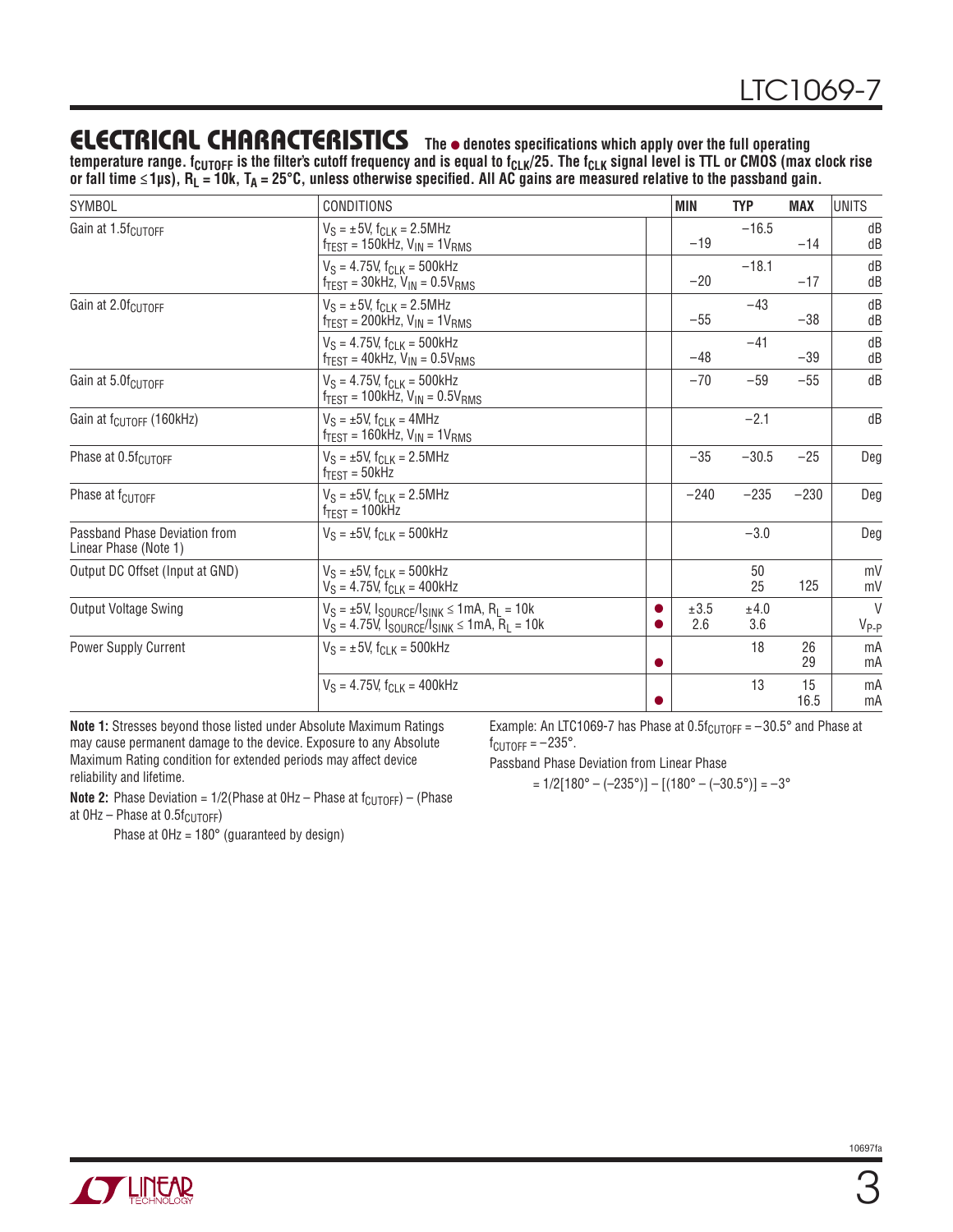# **TYPICAL PERFORMANCE CHARACTERISTICS**





**Stopband Gain vs Frequency**





**Passband Gain** 



**Gain vs Frequency vs Clock Frequency Passband Gain vs Frequency**









**Gain vs Supply Voltage Passband Gain vs Frequency vs Clock Frequency**



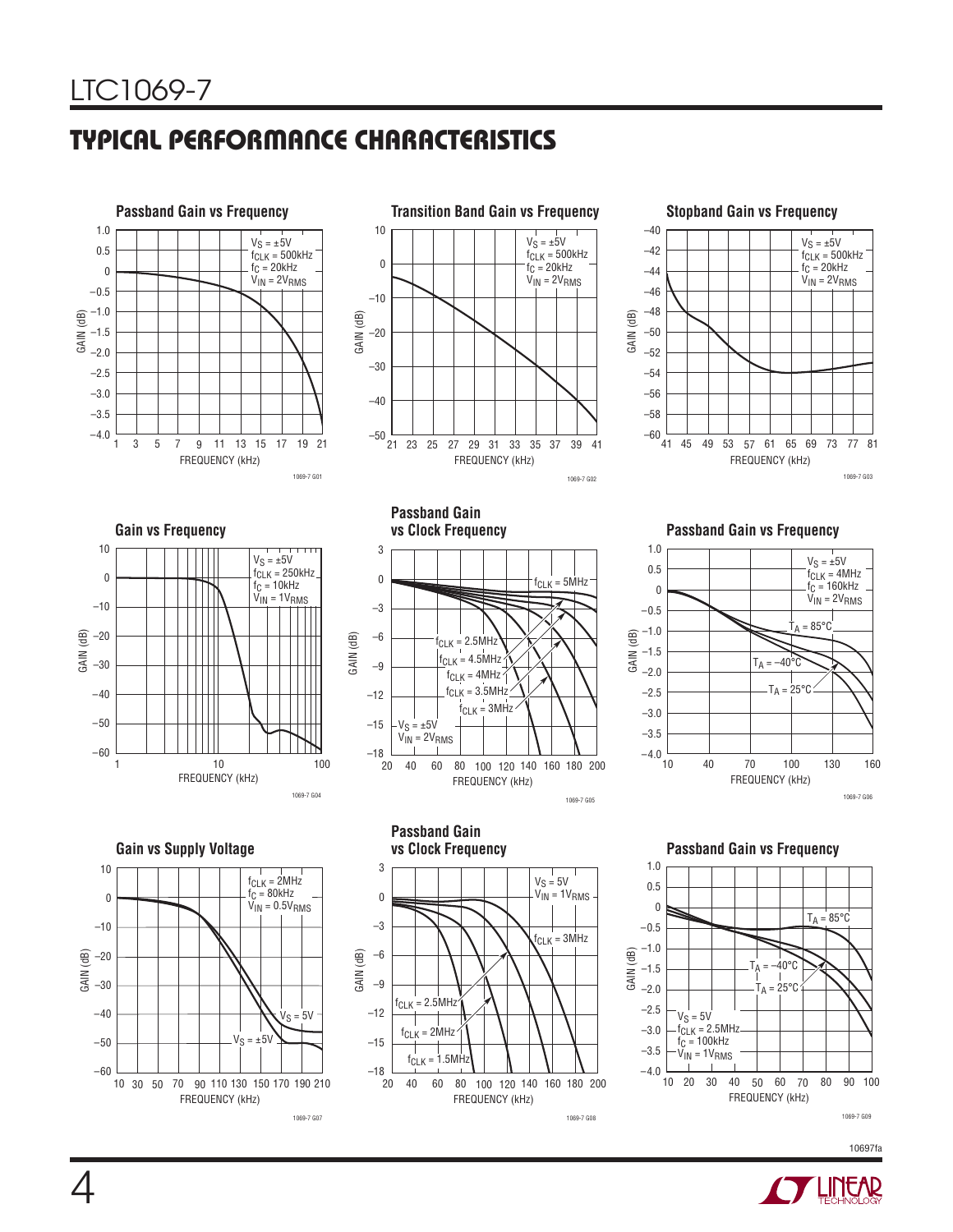## **TYPICAL PERFORMANCE CHARACTERISTICS**





#### Phase Matching vs Frequency **THD + Noise vs Input (V<sub>P-P</sub>)** THD + Noise vs Frequency







**Output Voltage Swing vs Temperature**









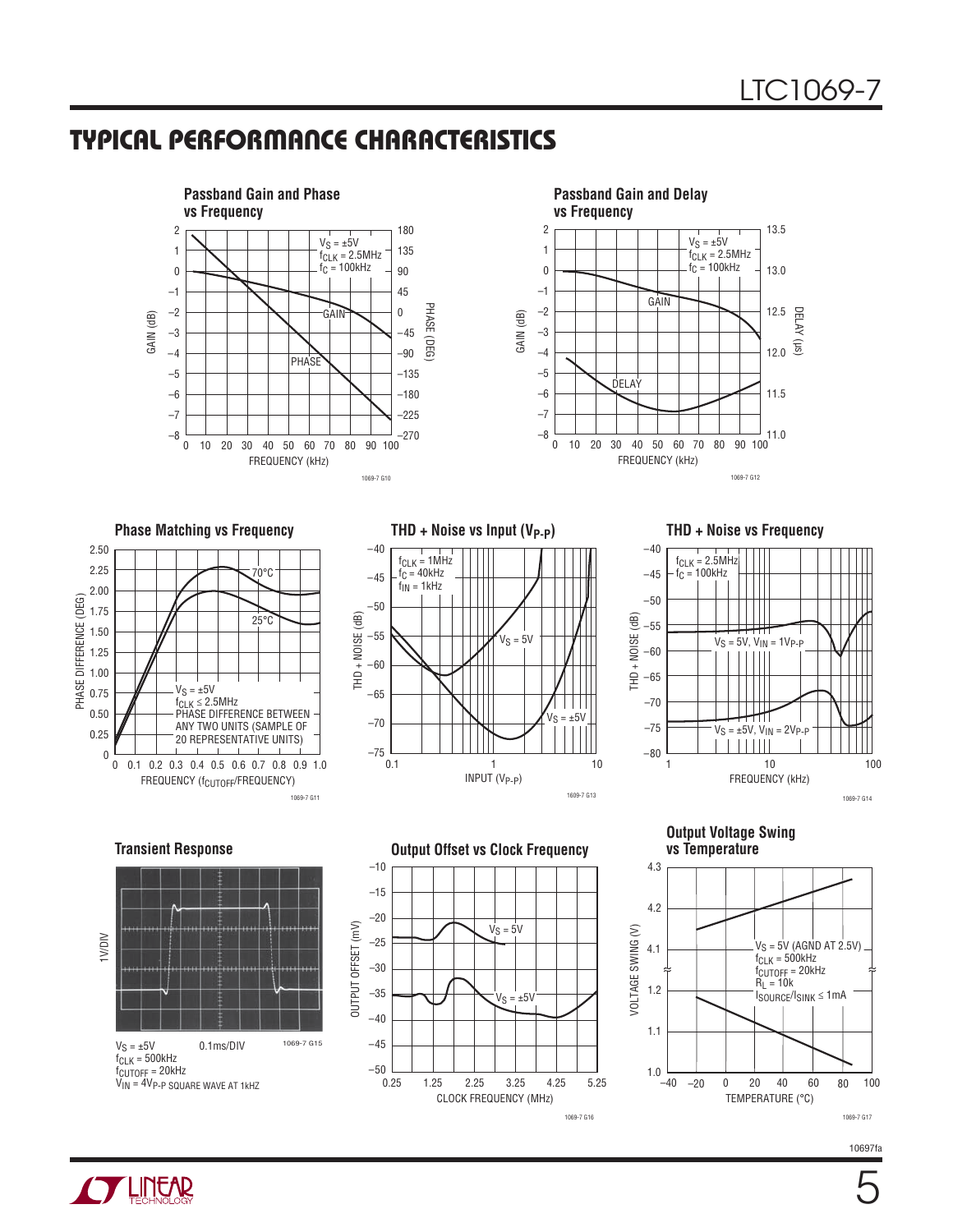# **TYPICAL PERFORMANCE CHARACTERISTICS**



# **PIN FUNCTIONS**

**AGND (Pin 1):** Analog Ground. The quality of the analog signal ground can affect the filter performance. For either single or dual supply operation, an analog ground plane surrounding the package is recommended. The analog ground plane should be connected to any digital ground at a single point. For dual supply operation, Pin 1 should be connected to the analog ground plane.

For single supply operation, Pin 1 should be bypassed to the analog ground plane with a capacitor 0.47μF or larger. An internal resistive divider biases Pin 1 to half the total power supply. Pin 1 should be buffered if used to bias other ICs. Figure 1 shows the connections for single supply operation.

**V+, V– (Pins 2, 7):** Power Supplies. The V+ (Pin 2) and  $V^-$  (Pin 7) should be bypassed with a 0.1 $\mu$ F capacitor to an adequate analog ground. The filter's power supplies should be isolated from other digital or high voltage analog supplies. A low noise linear supply is recommended. Using switching power supplies will lower the signal-to-noise ratio of the filter. Unlike previous monolithic filters, the power supplies can be applied in any order, that is, the positive supply can be applied before the negative supply and vice versa. Figure 2 shows the connections for dual supply operation.

**NC (Pins 3, 6):** No Connection. Pins 3 and 6 are not connected to any internal circuitry; they should be tied to ground.

**V<sub>IN</sub>** (Pin 4): Filter Input. The filter input pin is internally connected to the inverting inputs of two op amps through a 36k resistor for each op amp. This parallel combination creates an 18k input impedance.



**Figure 1. Connections for Single Supply Operation**

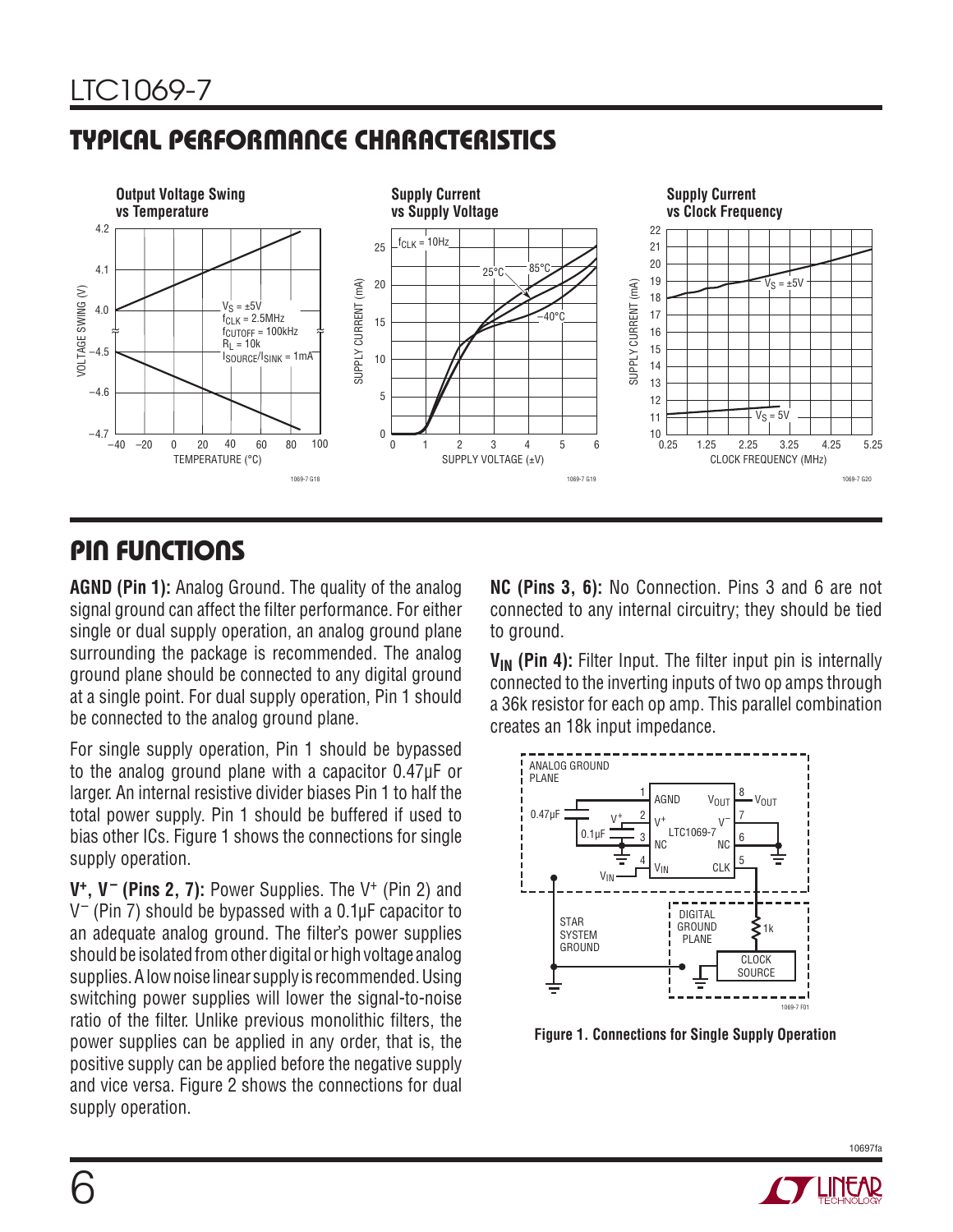# **PIN FUNCTIONS**



**Figure 2. Connections for Dual Supply Operation**

**CLK (Pin 5):** Clock Input. Any TTL or CMOS clock source with a square wave output and 50% duty cycle  $(\pm 10\%)$  is an adequate clock source for the device. The power supply for the clock source should not necessarily be the filter's power supply. The analog ground of the filter should only be connected to the clock's ground at a single point. Table 1 shows the clock's low and high level threshold value for a dual or single supply operation. A pulse generator can be used as a clock source provided the high level on-time is greater than 0.42μs ( $V_S = \pm 5V$ ). Sine waves less than 100kHz are not recommended for clock sources because excessive slow clock rise or fall times generate internal clock jitter. The maximum clock rise or fall time is 1μs. The clock signal should be routed from the right side of the IC package to avoid coupling into any input or output analog signal path. A 1k resistor between the clock source and the clock input (Pin 5) will slow down the rise and fall times of the clock to further reduce charge coupling, Figure 1.

| <b>HIGH LEVEL</b> | <b>LOW LEVEL</b> |  |  |
|-------------------|------------------|--|--|
| 1.5V              | 0.5V             |  |  |
| 6.5V              | 5.5V             |  |  |
| 1.5V              | 0.5V             |  |  |
|                   |                  |  |  |

**V<sub>OUT</sub> (Pin 8):** Filter Output. Pin 8 is the output of the filter, and it can source 23mA or sink 16mA. The total harmonic distortion of the filter will degrade when driving coaxial cables or loads less than 20k without an output buffer.

# **APPLICATIONS INFORMATION**

### **Temperature Behavior**

The power supply current of the LTC1069-7 has a positive temperature coefficient. The GBW product of its internal op amps is nearly constant and the speed of the device does not degrade at high temperatures.

### **Clock Feedthrough**

The clock feedthrough is defined as the RMS value of the clock frequency and its harmonics that are present at the filter's output (Pin 8). The clock feedthrough is tested with the input (Pin 4) shorted to the AGND pin and depends on PC board layout and on the value of the power supplies. With proper layout techniques the values of the clock feedthrough are shown on Table 2.

#### **Table 2. Clock Feedthrough**

| -   |                          |
|-----|--------------------------|
| Vs  | <b>CLOCK FEEDTHROUGH</b> |
| 5V  | $400 \mu V_{RMS}$        |
| ±5V | 850µV <sub>RMS</sub>     |

Any parasitic switching transients during the rising and falling edges of the incoming clock are not part of the clock feedthrough specifications. Switching transients have frequency contents much higher than the applied clock; their amplitude strongly depends on scope probing techniques as well as grounding and power supply bypassing. The clock feedthrough can be reduced by adding a single RC lowpass filter at the output (Pin 8) of the LTC1069-7.



7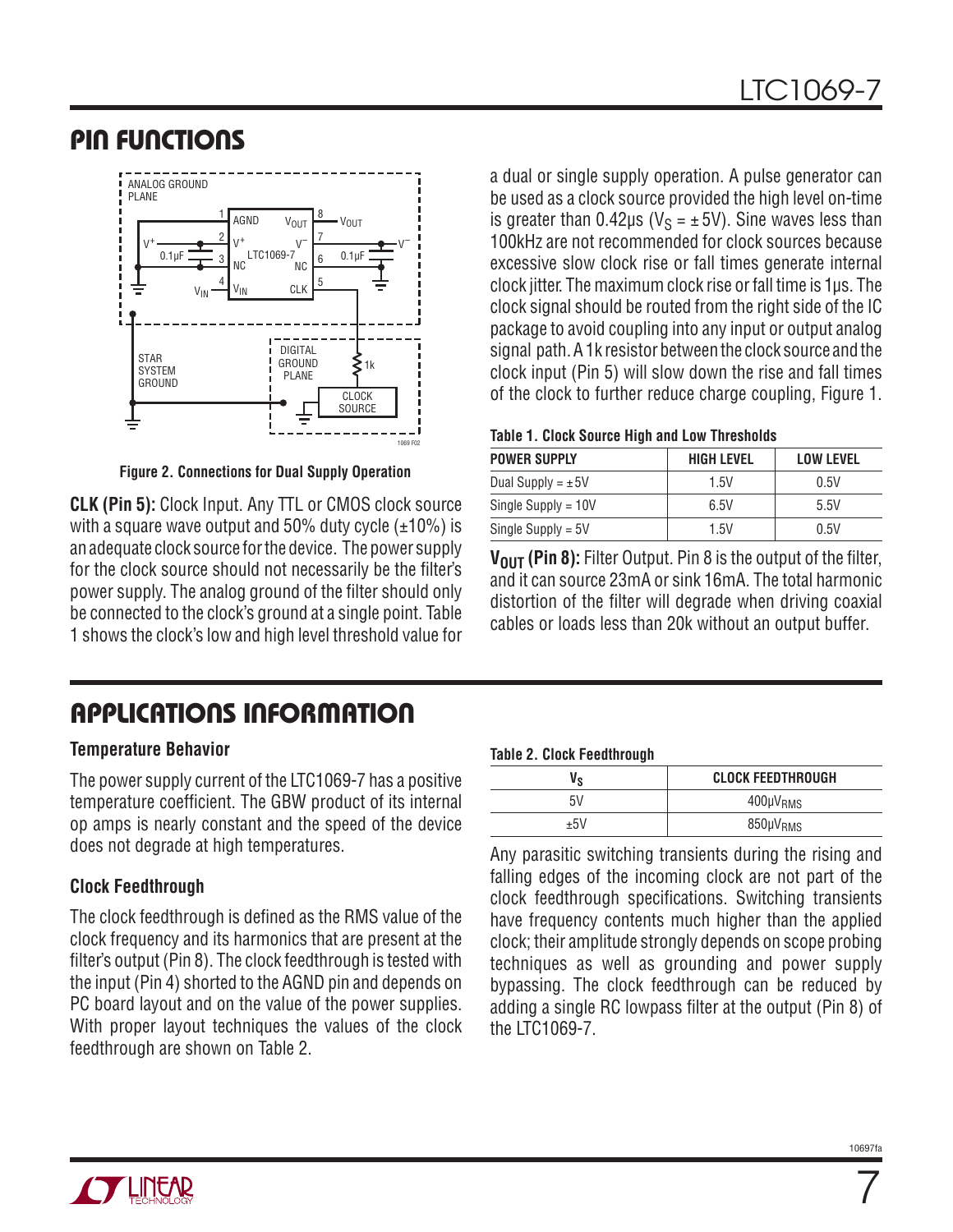# **APPLICATIONS INFORMATION**

### **Wideband Noise**

The wideband noise of the filter is the total RMS value of the device's noise spectral density and determines the operating signal-to-noise ratio. Most of the wideband noise frequency contents lie within the filter passband. The wideband noise cannot be reduced by adding post filtering. The total wideband noise is nearly independent of the clock frequency and depends slightly on the power supply voltage (see Table 3). The clock feedthrough specifications are not part of the wideband noise.

#### **Table 3. Wideband Noise**

| Vs    | <b>CLOCK FEEDTHROUGH</b> |
|-------|--------------------------|
| 4.75V | $125 \mu V_{RMS}$        |
| $+5V$ | $140 \mu V_{RMS}$        |

#### **Aliasing**

Aliasing is an inherent phenomenon of sampled data systems and it occurs for input frequencies approaching the sampling frequency. The internal sampling frequency of the LTC1069-7 is 50 times its  $f_{\text{CUTOFF}}$  frequency. For instance if a 48kHz,  $100 \text{mV}_{RMS}$  signal is applied at the

input of an LTC1069-7 operating with a 50% duty cycle 25kHz clock, a 2kHz, 741μV<sub>RMS</sub> alias signal will appear at the filter output. Table 4 shows details.

#### **Table 4. Aliasing**

| <b>INPUT FREQUENCY</b><br>$V_{IN} = 1V_{RMS}$ | <b>OUTPUT LEVEL</b><br><b>Relative to Input</b> | <b>OUTPUT FREQUENCY</b><br><b>Aliased Frequency</b> |  |  |
|-----------------------------------------------|-------------------------------------------------|-----------------------------------------------------|--|--|
|                                               | $f_{CLK}/f_C = 25:1$ , $f_{CUTOFF} = 1kHz$      |                                                     |  |  |
| 40kHz (or 60kHz)                              | $-59.9dB$                                       | 10kHz                                               |  |  |
| 47kHz (or 53kHz)                              | $-54.2dB$                                       | 3kHz                                                |  |  |
| 48kHz (or 52kHz)                              | $-42.6dB$                                       | 2kHz                                                |  |  |
| 48.5kHz (or 51.5kHz)                          | $-18.3dB$                                       | $1.5$ k $Hz$                                        |  |  |
| 49kHz (or 52kHz)                              | $-2.9dB$                                        | 1.0kHz                                              |  |  |
| 49.5kHz (or 50.5kHz)                          | $-0.65dB$                                       | $0.5$ k $Hz$                                        |  |  |

#### **Speed Limitations**

To avoid op amp slew rate limiting, the signal amplitude should be kept below a specified level as shown in Table 5.

#### Table 5. Maximum V<sub>IN</sub> vs V<sub>s</sub> and Clock

| ٧s  | <b>MAXIMUM CLOCK</b> | <b>MAXIMUM VIN</b>                            |  |
|-----|----------------------|-----------------------------------------------|--|
| 5V  | $\geq$ 2.5MHz        | $340mVRMS$ (f <sub>IN</sub> $\geq$ 200kHz)    |  |
| ±5V | $\geq 4.5$ MHz       | 1.2 $V_{RMS}$ (f <sub>IN</sub> $\geq$ 400kHz) |  |

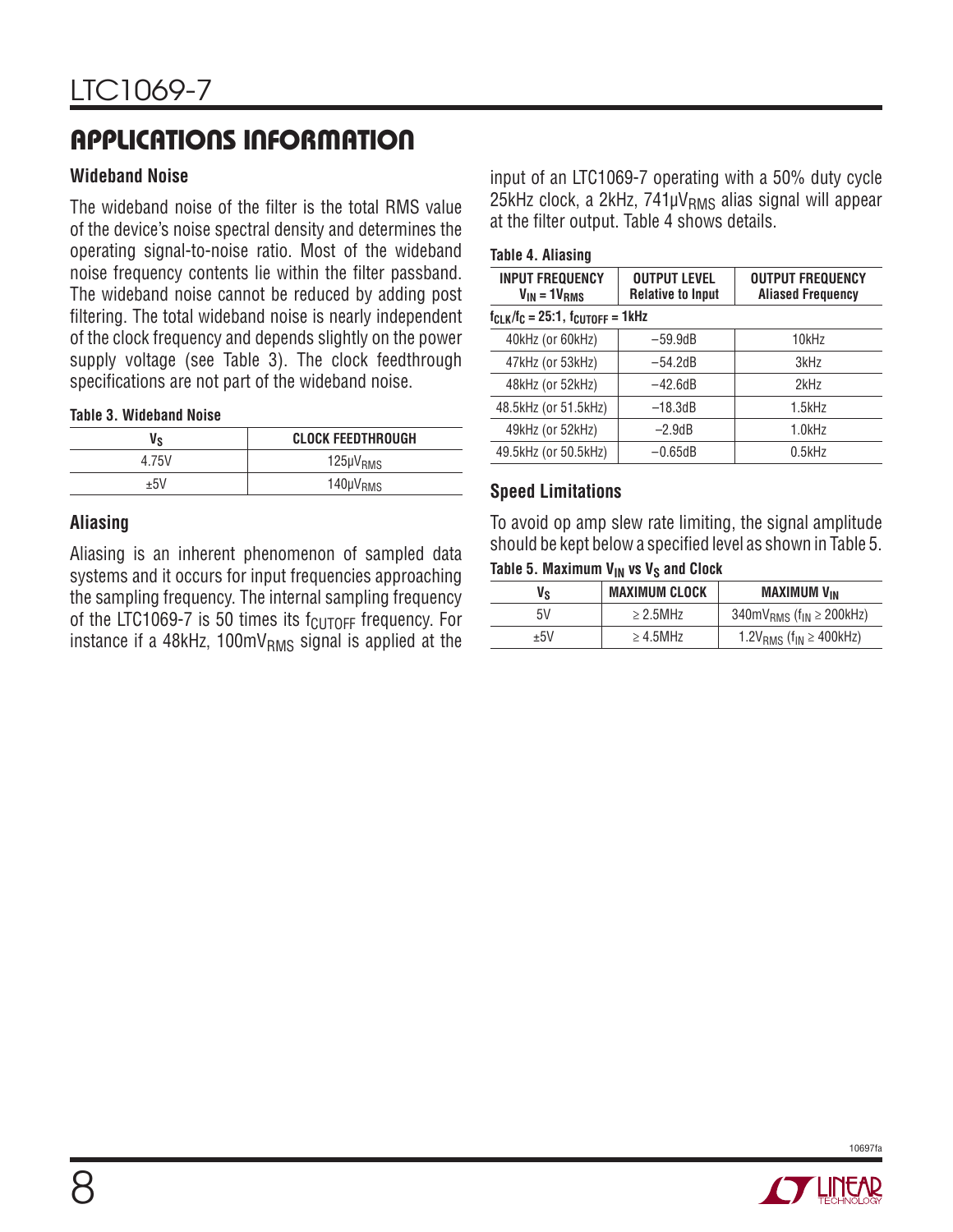## **PACKAGE DESCRIPTION**

.189 – .197  $(4.801 - 5.004)$ .045 ±.005 NOTE 3 .050 BSC  $\downarrow$  $\begin{array}{c|c|c|c|c} 8 & 7 & 6 & 5 \\ \hline \end{array}$ Н ↑ .245 .160  $\pm .005$ .150 – .157 .228 – .244  $\mathbf{\downarrow}$ (3.810 – 3.988)  $(5.791 - 6.197)$ NOTE 3  $.030 \pm .005$  $\begin{array}{ccc} \square & \square & \square \\ \square & 3 & 4 \end{array}$ 8 TYP RECOMMENDED SOLDER PAD LAYOUT  $.010 - .020$  $\frac{.010 - .020}{(0.254 - 0.508)} \times 45^\circ$  $.053 - .069$  $(1.346 - 1.752)$ .004 – .010 .008 – .010 0°– 8° TYP  $(0.101 - 0.254)$  $(0.203 - 0.254)$  $.016 - .050$  $.014 - .019$ .050  $(0.406 - 1.270)$  $(0.355 - 0.483)$ (1.270) BSC NOTE: TYP INCHES 1. DIMENSIONS IN (MILLIMETERS) 2. DRAWING NOT TO SCALE 3. THESE DIMENSIONS DO NOT INCLUDE MOLD FLASH OR PROTRUSIONS.

MOLD FLASH OR PROTRUSIONS SHALL NOT EXCEED .006" (0.15mm)

**S8 Package 8-Lead Plastic Small Outline (Narrow 0.150)** (LTC DWG # 05-08-1610)

SO8 0303



9